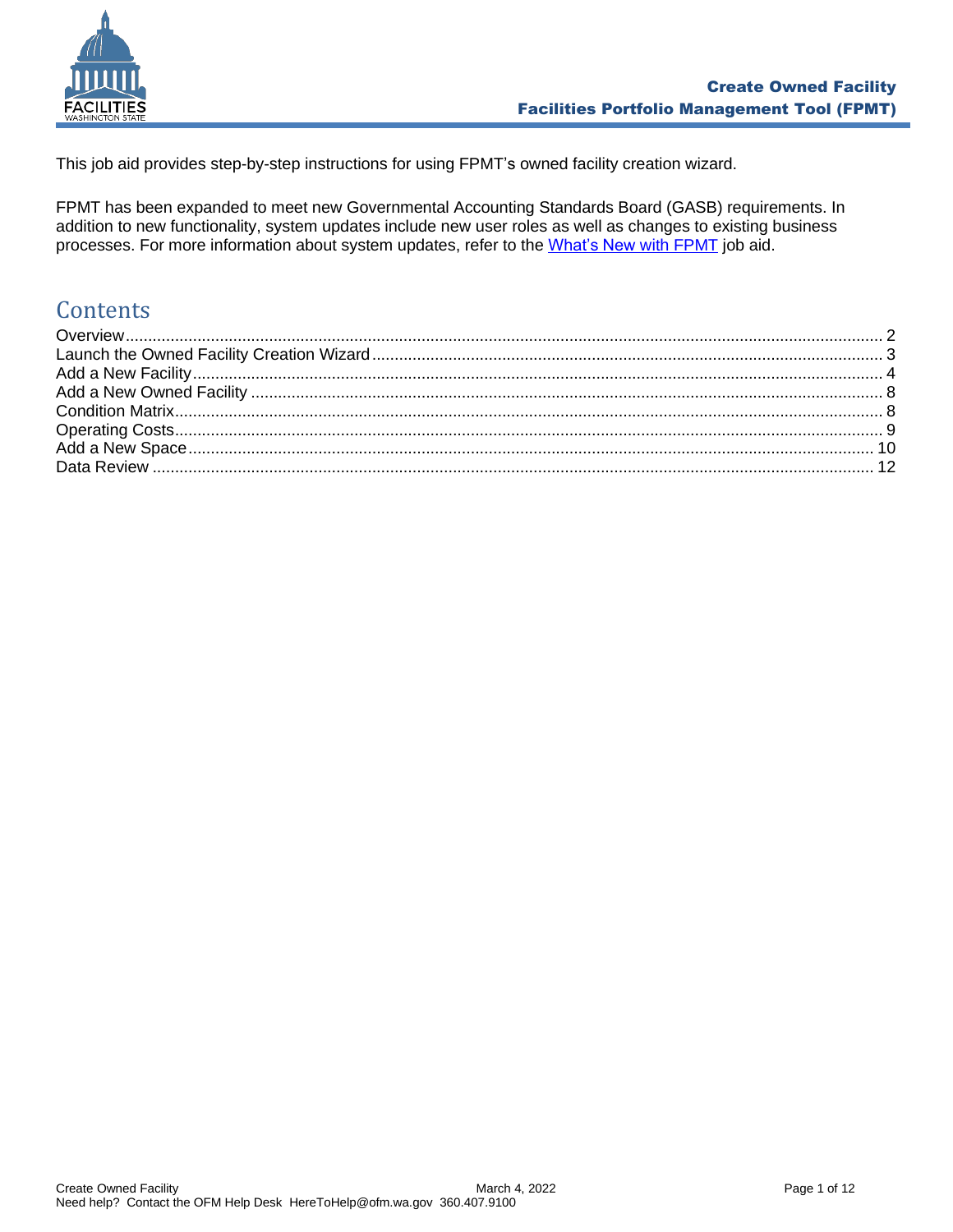

#### <span id="page-1-0"></span>**Overview**

| Which FPMT user roles can<br>create a new owned facility?                                                                     | The Create Owned Facility wizard can only be accessed by users with<br>$\bullet$<br>the Facilities role and edit rights.<br>Users with the Accounting role cannot access this wizard, nor can they<br>$\bullet$<br>manually create a new owned facility.<br>Per agency discretion, an individual can be assigned both the<br>$\bullet$<br>Accounting and Facilities user roles. |
|-------------------------------------------------------------------------------------------------------------------------------|---------------------------------------------------------------------------------------------------------------------------------------------------------------------------------------------------------------------------------------------------------------------------------------------------------------------------------------------------------------------------------|
| Where do I access the owned<br>facility creation wizard?                                                                      | The Create Owned Facility wizard is accessed via the menu button on<br>$\bullet$<br>the agency tile.                                                                                                                                                                                                                                                                            |
| When should I enter a new<br>owned facility?                                                                                  | New owned facilities should be entered into FPMT no earlier than one<br>$\bullet$<br>month, and no later than two weeks, prior to the occupancy date.                                                                                                                                                                                                                           |
| What should I do if I need to<br>create a new facility in the<br>same location as a previous<br>building that was demolished? | Use the <b>Deactivation wizard</b> for the building that was demolished.<br>$\bullet$<br>Use the Create Owned Facility wizard to add a new facility to your<br>$\bullet$<br>portfolio. If the primary address is the same, you must add a<br>secondary address.                                                                                                                 |
| What information do I need to<br>create a new owned facility?                                                                 | A copy of the deed<br>$\bullet$<br>A floor plan that shows the total square footage<br><b>Parcel Number</b><br>٠<br>Legislative District<br>$\bullet$                                                                                                                                                                                                                           |
| How do I get the new unique<br>facility identifier (UFI) into<br>HRMS?                                                        | Make sure to select "yes" for the HRMS field in the facility table.<br>$\bullet$<br>The UFI will be uploaded to HRMS after the new facility record has<br>$\bullet$<br>been reviewed for accuracy and approved by OFM.<br>Refer to the UFI Frequently Asked Questions for more information.<br>$\bullet$                                                                        |
| Why should I use the wizard?                                                                                                  | The wizard simplifies the owned facility creation process by guiding<br>$\bullet$<br>you through each step and reducing manual activity in the system.<br>The wizard also includes business rules, or validation checks, to<br>$\bullet$<br>prevent incomplete data and common data entry errors.                                                                               |
| <b>Wizard basics:</b>                                                                                                         |                                                                                                                                                                                                                                                                                                                                                                                 |

**Wizard basics:**

- The wizard opens in a new window, which will close when you complete the owned facility creation process. Once the window closes, you will need to refresh your original FPMT window to see all of the changes.
- Once you Save and Close, you cannot go back into the wizard.
- Make sure to allow enough time to complete the wizard process in one sitting. If you time out during the process, you will lose your data.
- You navigate through the wizard by clicking the Next or Previous buttons.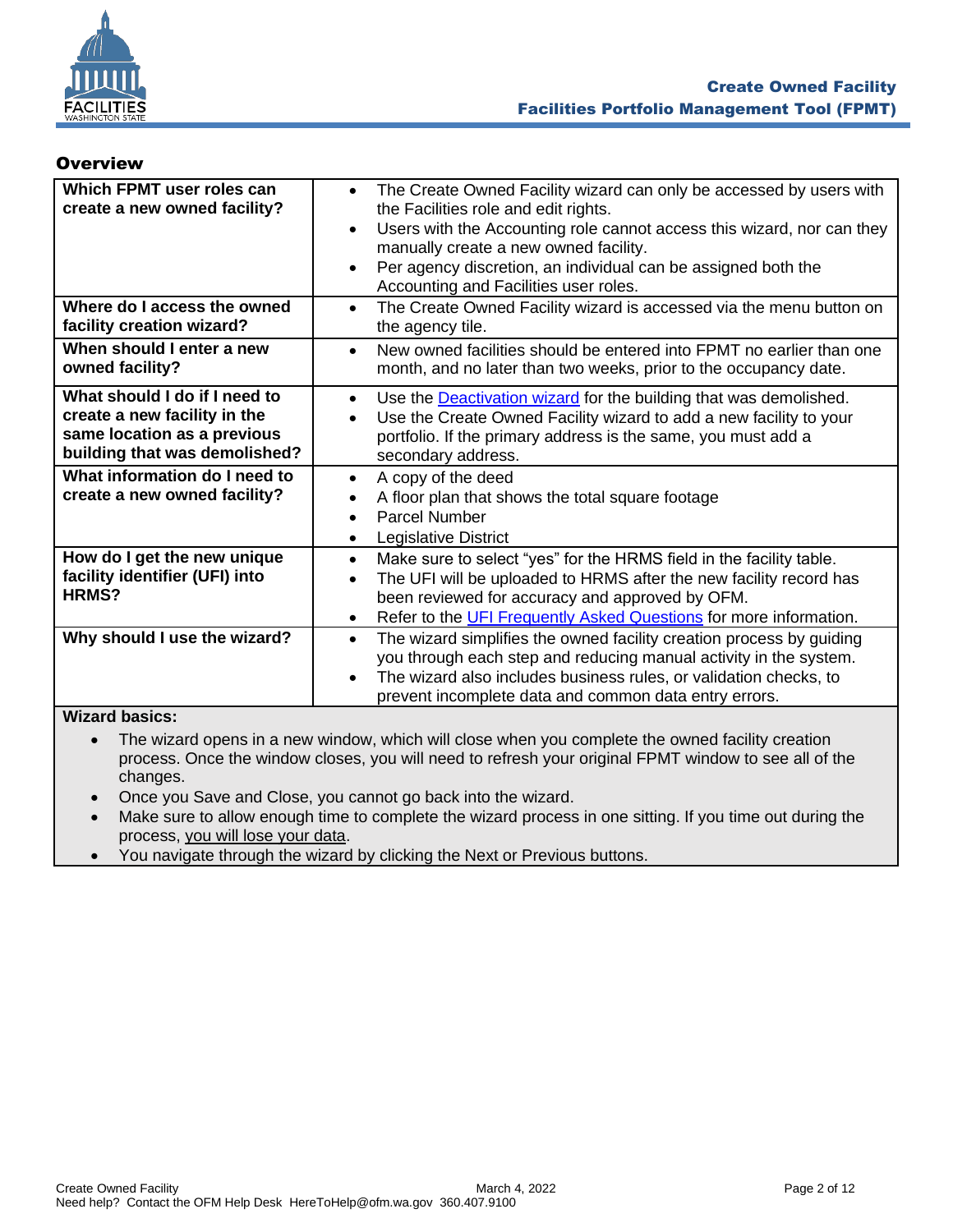

# <span id="page-2-0"></span>Launch the Owned Facility Creation Wizard

Navigate to the agency tile and launch the owned facility creation wizard.

1. **Open** the Data Explorer module.



- **2.** Select the  $\overline{Q}$  search button on the data explorer tool bar.
- **3. Select** Filter by  $\bullet$  and choose **Agencies**.
- 4. Select Refine by **v** and choose **Agency Abbreviation**.
- 5. **Enter** the abbreviation. → These are **SAAM** acronyms.
- 6. **Select SEARCH**



- **7.** Select the  $\equiv$  menu button on the agency tile.
- **8.** Select **-** Create Owned Facility

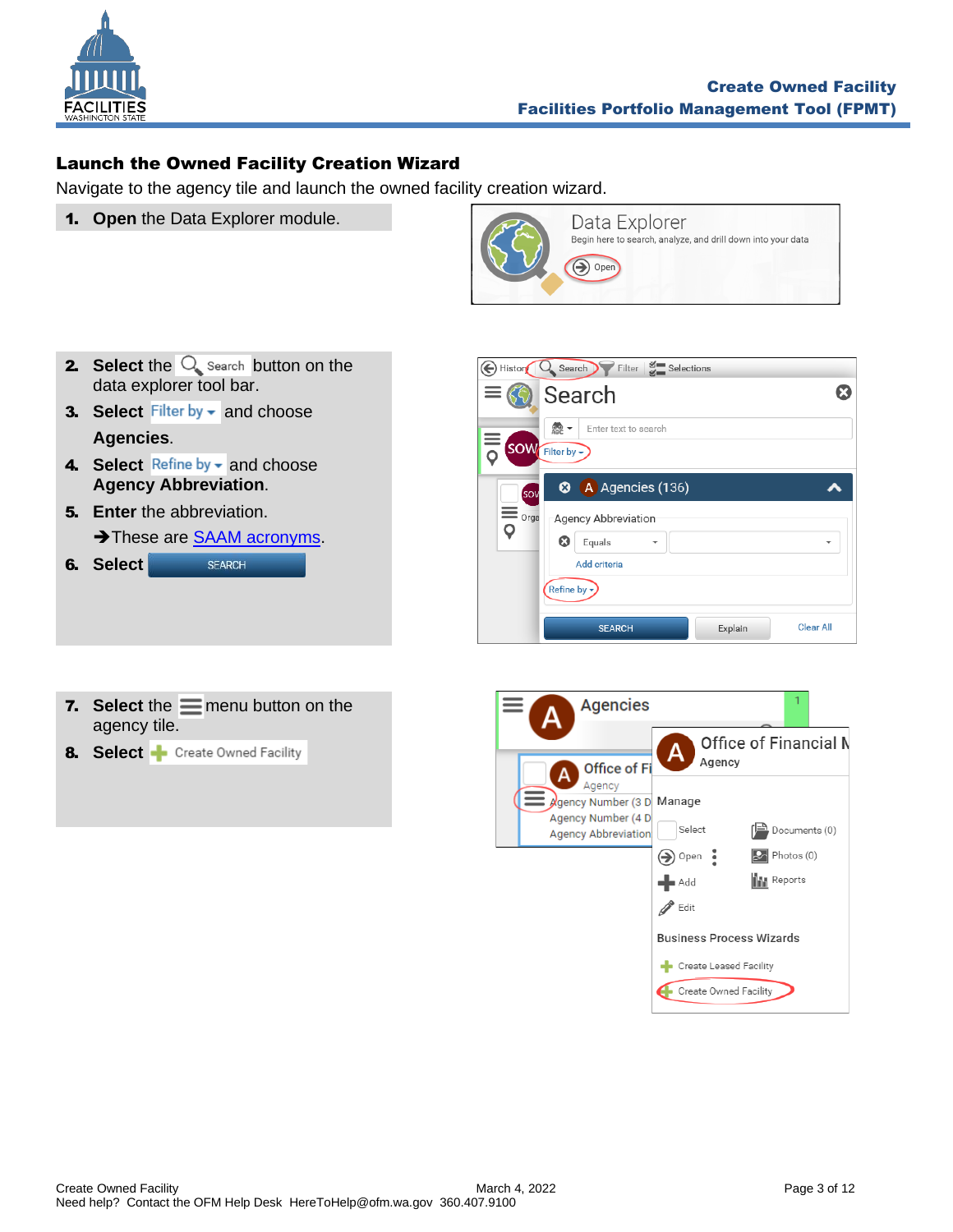

## <span id="page-3-0"></span>Add a New Facility

**1. Enter** agency data. Red fields are required.

**→**Additional guidance is availble by selecting the information icon $\odot$ 

**Note**: If you are creating a new facility with the same address as a previous facility that was demolished, you must enter a secondary address.

**Name** 

→ Use the primary address. If the facility address is not unique, include a building number. (e.g., 1313 N  $13^{th}$  Ave – BLDG 1W165000)

**Primary address** 

**→ This is the legal address. Refer** to [USPS Addressing Standards.](https://pe.usps.com/text/pub28/welcome.htm)

**→ The system will require a** secondary address if a facility with the same primary address already exists.

**→ The system will only catch** duplicate addresses if they are entered exactly the same. If you are entering multiple facilities with the same primary address, make sure to use the same formatting.

(e.g., Jefferson St or Jefferson Street)

■ Secondary Address

**→**A secondary designator, such as a building number or name.

**Alternative Address** 

 $\rightarrow$  Only populate this field if the facility has an address other than the legal address, for example a different mailing address.

**Note**: If a new facility has the same address as a previous facility that was demolished, you must enter a secondary address.

| Name        |  |  |
|-------------|--|--|
|             |  |  |
|             |  |  |
| Description |  |  |
|             |  |  |
|             |  |  |
|             |  |  |
|             |  |  |

Secondary Address ?

Alternative Address ?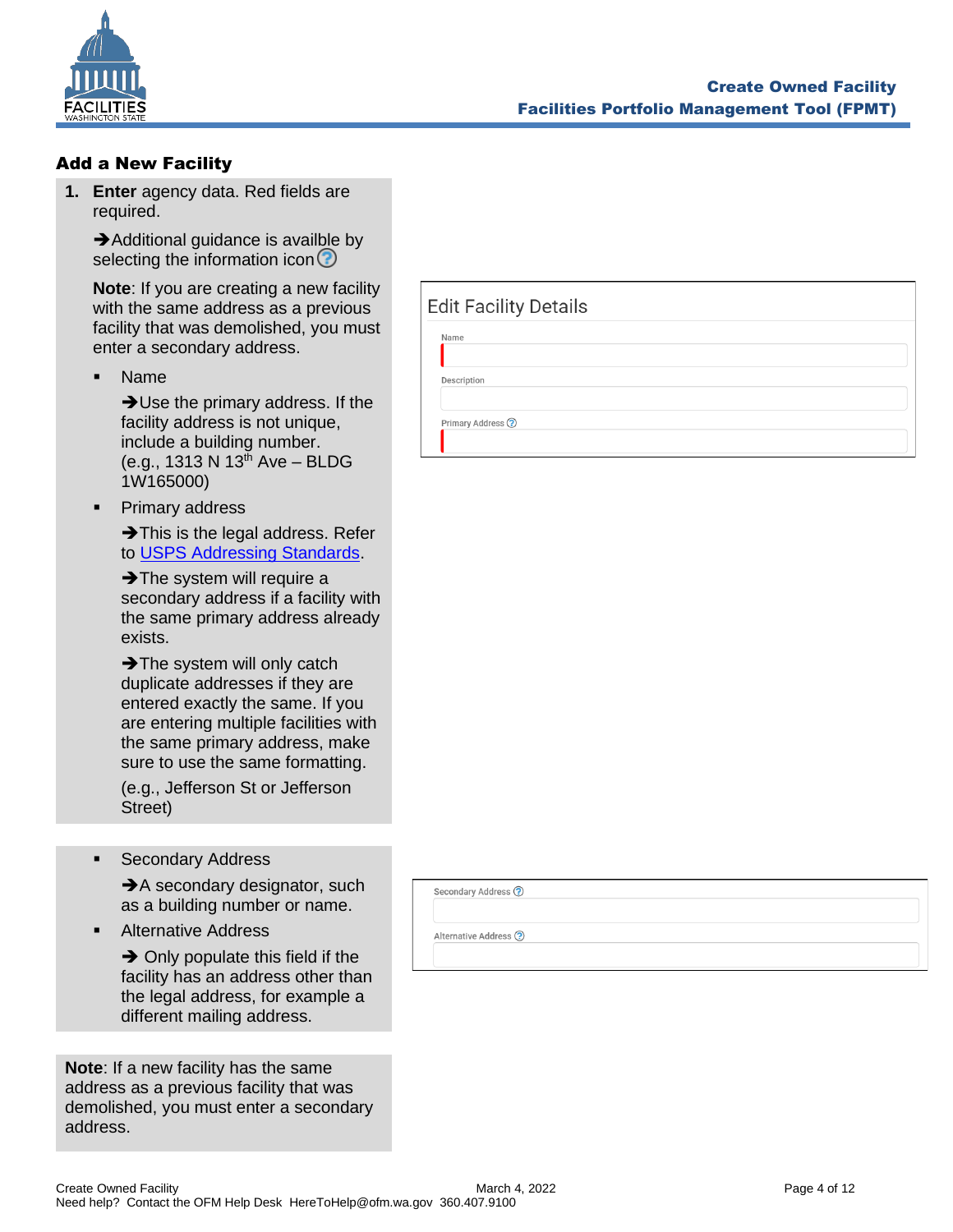

Property Tax Parcel or Account Number

**→ This information can be found** on the county assessor's website.

▪ Latitude & Longitude

**→FPMT** will automatically populate this data after you geocode the facility.

**Legislative District** 

**→** Based on location of the facility. You can locate the legislative district on the [Legislature's website.](https://app.leg.wa.gov/DistrictFinder/)

**Registered Historic Property** 

**→**If unsure, refer to the Department of Archaeology and Historic Preservation for more information

**Essential Public Facility** 

**→ Essential public facility** generally refers to public facilities that are typically hard to cite and critical to state government. Refer to [WAC 365.196.550,](https://app.leg.wa.gov/WAC/default.aspx?cite=365.196.550) [RCW](https://app.leg.wa.gov/RCW/default.aspx?cite=36.70A.200)  [36.70A.200,](https://app.leg.wa.gov/RCW/default.aspx?cite=36.70A.200) [RCW 47.06.140](https://app.leg.wa.gov/RCW/default.aspx?cite=47.06.140) or [RCW 71.09.020.](https://app.leg.wa.gov/RCW/default.aspx?cite=71.09.020)

■ Facility Type (Building or Structure)

> **→**A building is a facility with at least one wall, a roof and permanent foundation, regardless of occupancy. **Only buildings are included in the facilities inventory.**

**→**A stucture is a real property improvement constructed on or in the land, which is not a building.

**Property Class** 

➔Auto-populated based on the primary space type with the most square feet in the space table.

■ Surplus

**→ Select "yes" if the facility is no** longer needed by the agency and can be surplused.

| Property Tax Parcel or Account Number ? |  |
|-----------------------------------------|--|
|                                         |  |
|                                         |  |
| Latitude $\odot$                        |  |
|                                         |  |
|                                         |  |
| Longitude <sup>(?)</sup>                |  |
|                                         |  |
|                                         |  |
| Legislative District (?)                |  |
|                                         |  |
|                                         |  |
| Registered Historic Property ?          |  |
|                                         |  |
|                                         |  |
| Essential Public Facility ?             |  |
|                                         |  |
|                                         |  |

| Facility Type        |  |
|----------------------|--|
|                      |  |
| Property Class ?     |  |
|                      |  |
| Surplus <sup>2</sup> |  |
|                      |  |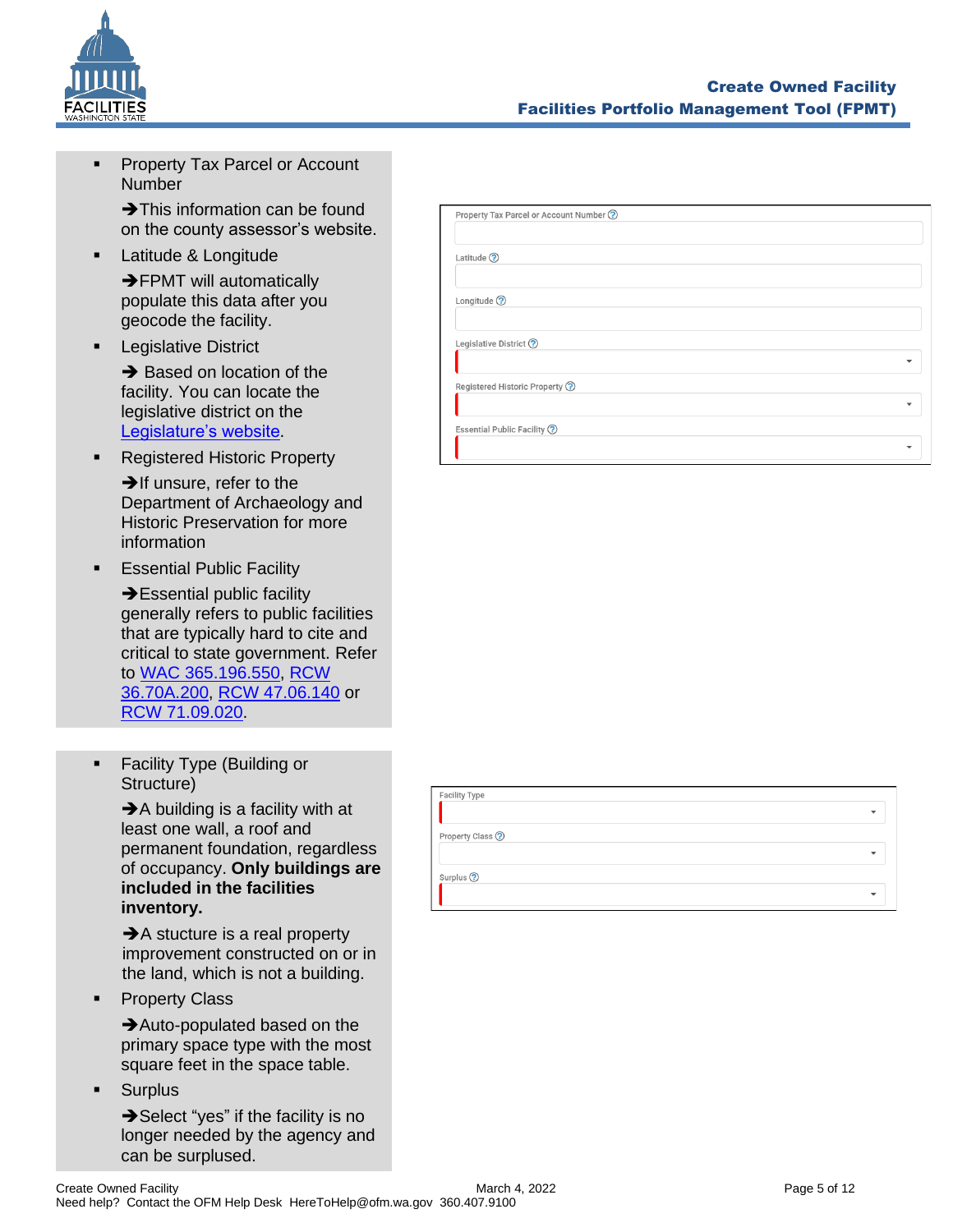

**Facilities Inventory** 

 $\rightarrow$  Select "yes" if the facility is a building with at least one wall, a roof and a permanent foundation, regardless of occupancy.

▪ HRMS

**→ Select "yes" if the facility** serves as a duty station for employees.

**OFM Validation Date** 

**→**All new facilities are saved in pending approval status. OFM must review key data for accuracy and will change the status of the facility to "approved" and populate the OFM validation date.

- **2. Select** Edit Geometry to geocode your facility (place a point on the map).
- **3.** Select the search **c** button.

- **4. Enter** the street address the system will populate addresses in the dropdown menu.
- **5. Select** the appropriate address.
- **6. Select** Place Point at Selection

| Facilities Inventory ? |        |
|------------------------|--------|
|                        |        |
| $HRMS$ $\odot$         |        |
|                        |        |
| Comment                |        |
|                        |        |
| OFM Validation Date ?  |        |
|                        | وللبلغ |





| Map Search                                       |
|--------------------------------------------------|
| Search                                           |
| 1500 Jefferson St SE                             |
| Search Suggestions                               |
| 1500 Jefferson St SE, Olympia, WA, 98501, USA    |
| 1500 Jefferson St SE, Albany, OR, 97322, USA     |
| 1500 Jefferson St SE, Hutchinson, MN, 55350, USA |
| PLACE POINT AT SELECTION<br>Cancel               |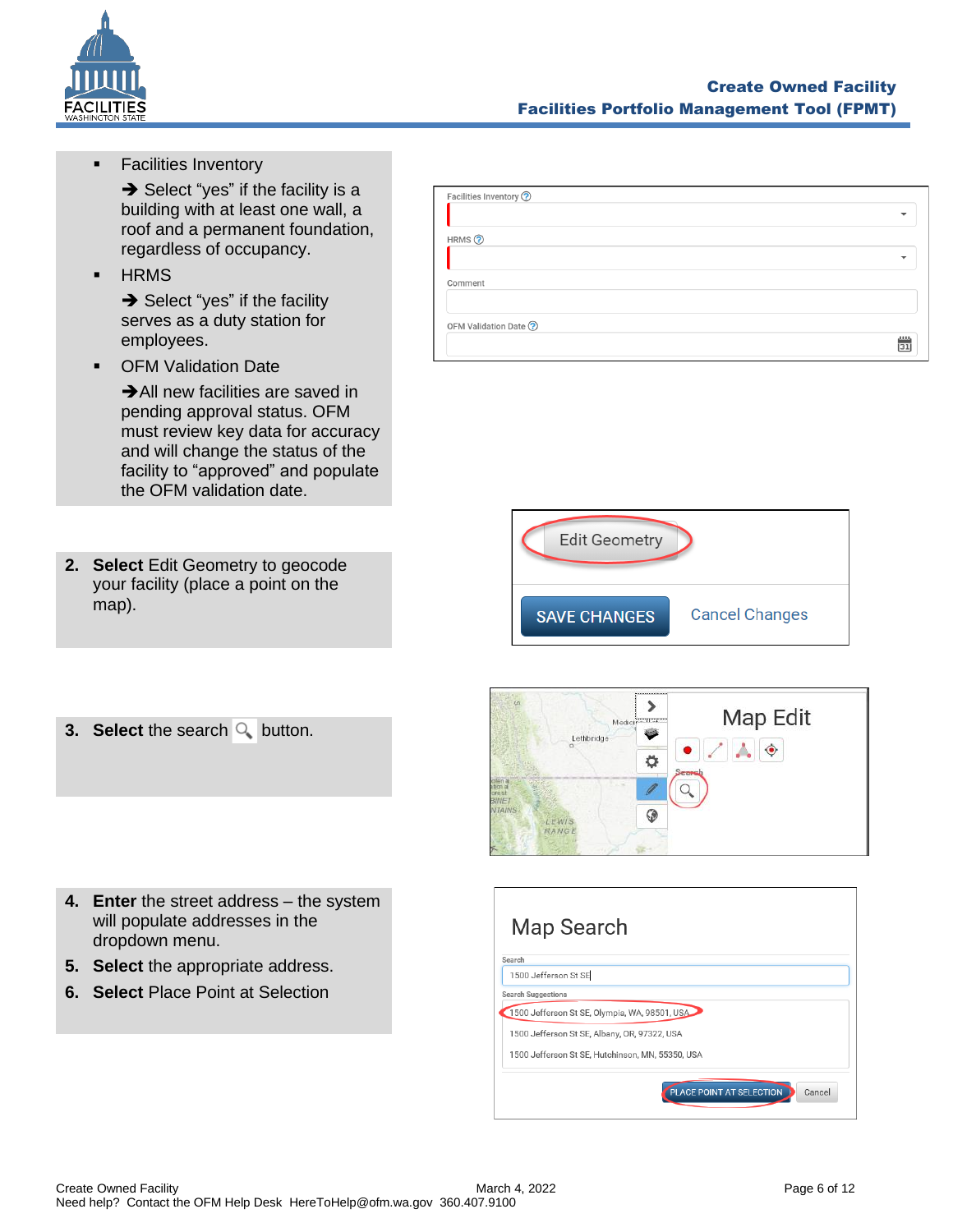

## Create Owned Facility Facilities Portfolio Management Tool (FPMT)

**7. Select** the  $+$  button to zoom in on the map.

**→**A dark blue dot will appear at the specified address.





- **8.** If the point is in a road, you will need to move it so it is on the actual facility.
	- **A. Select** the dot it will become light blue.
	- **B. Move** the dot to the approximate center of the building.
	- **C. Click**/**tap** anywhere on the map to change the dot back to a darker blue.
- **9. Select** Done.





**→In the event that a building shape does** not exist yet at the address you have entered, do your best to approximate the location and add a comment.



| 10. Select | Next > |                   |      |                    |
|------------|--------|-------------------|------|--------------------|
|            |        | <b>≮</b> Previous | Next | Cancel All Changes |
|            |        |                   |      |                    |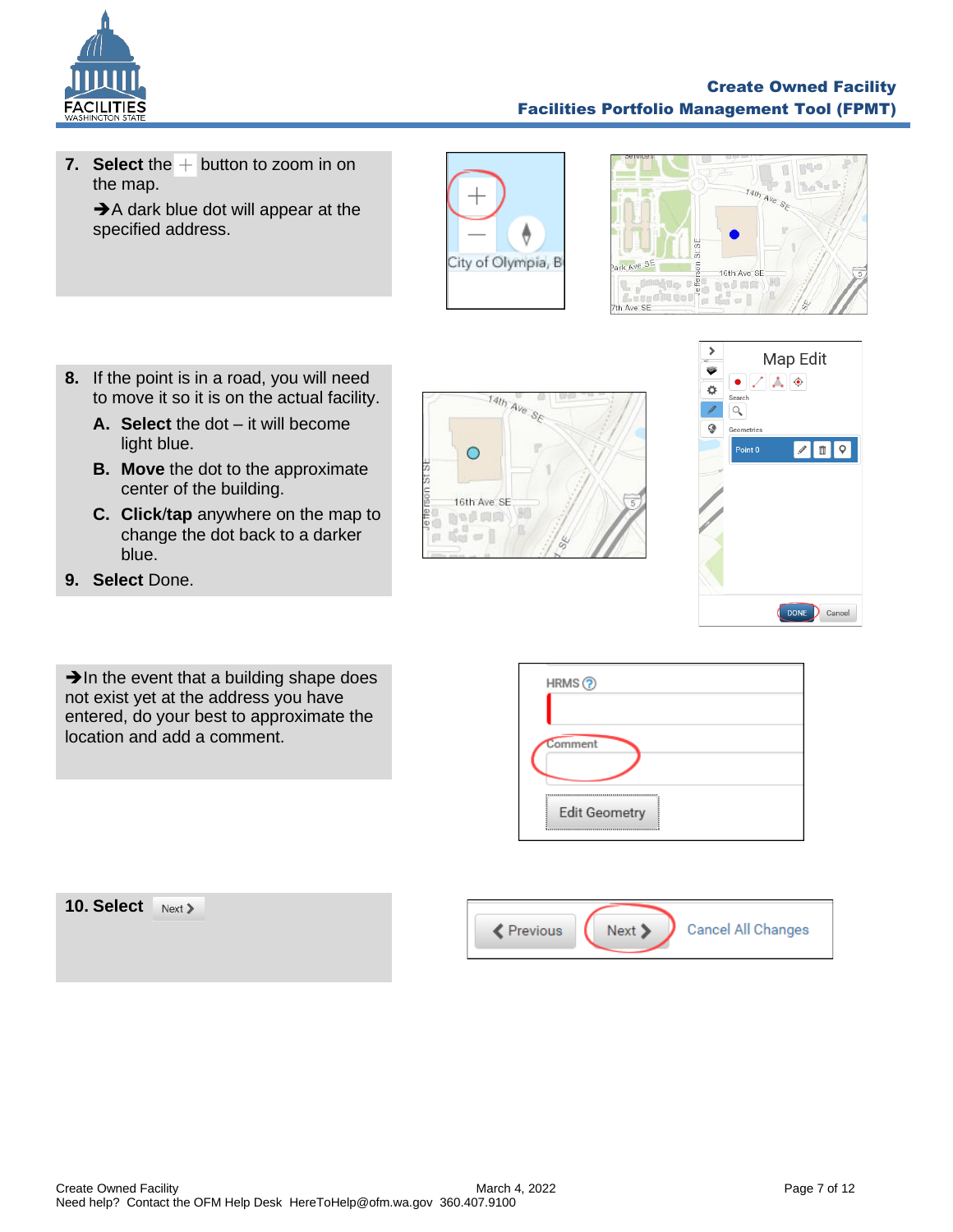

## <span id="page-7-0"></span>Add a New Owned Facility

- 1. **Enter** agency data. Red fields are required.
	- Name

➔Agency SAAM acronym – agency common name

(e.g., DSHS – Auditorium)

**[Condition Assessment Score](https://ofm.wa.gov/sites/default/files/public/itsystems/FPMT/Condition%20Assessment%20Score.pdf)** 

**→ This field is required for all** facilities in the inventory. The [Condition Matrix](https://ofm.wa.gov/sites/default/files/public/itsystems/FPMT/Condition%20Matrix%20-%20Facility.pdf) table, which is available later in the wizard, is an optional way to populate this score.

- **Six-Year Facilities Plan → Select "yes" if this owned facility** is in scope for the Six-Year [Facilities Plan.](https://ofm.wa.gov/facilities/six-year-facilities-plan)
- 2. **Navigate** to the the next needed form.
	- To add a condition matrix, select Next >
	- To add operating costs, select **Next > twice.**
	- If you do not need to add a condition matrix or operating costs, select  $N_{\text{ext}}$  three times to reach the [Owned Spaces](#page-9-0) section.

#### <span id="page-7-1"></span>Condition Matrix

- 1. **Select** Add New Condition Matrix
- 2. **Enter** data. Red fields are required. **→ Refer to the [Condition Matrix](https://ofm.wa.gov/sites/default/files/public/itsystems/FPMT/Condition%20Matrix%20-%20Facility.pdf) job** aid for more information.
- 3. **Select** SAVE CHANGES

| <b>Owned Facility</b>                                    |  |
|----------------------------------------------------------|--|
| Name                                                     |  |
|                                                          |  |
| <b>Description</b>                                       |  |
|                                                          |  |
| Unique Facility Identifier (?)                           |  |
|                                                          |  |
| Agency Name (?)                                          |  |
| Office of Financial Management - 105                     |  |
| Agency Assigned Regional Name (?)                        |  |
|                                                          |  |
| Agency Assigned Regional Number (?)                      |  |
|                                                          |  |
| Agency Assigned Common Name (?)                          |  |
| <b>Cancel All Changes</b><br><b>≮</b> Previous<br>Next > |  |

|              | <b>Condition Matrix</b>                                            |
|--------------|--------------------------------------------------------------------|
|              | There are no condition matrices<br><b>Add New Condition Matrix</b> |
|              | <b>Edit Condition Matrix Details</b>                               |
| Name         |                                                                    |
|              |                                                                    |
| Description  |                                                                    |
|              |                                                                    |
|              | Date of Assessment                                                 |
|              |                                                                    |
|              | <b>Facility Support and Response Time</b>                          |
|              |                                                                    |
| Satisfaction |                                                                    |
|              |                                                                    |

**Cancel Changes** 

**SAVE CHANGES**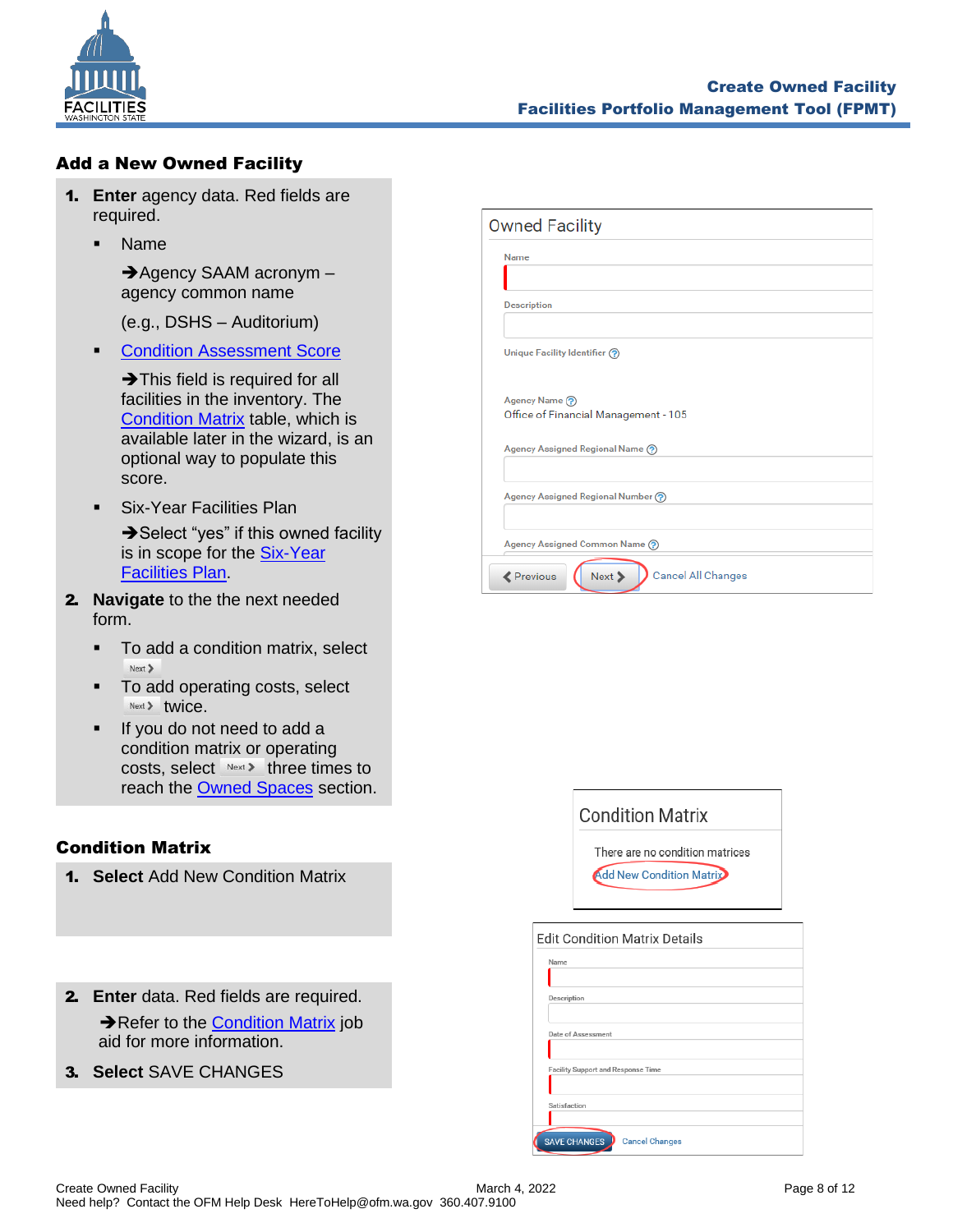#### Create Owned Facility Facilities Portfolio Management Tool (FPMT)

Cancel All Changes

**→ Once the condition matrix is saved, you** can update the information by selecting the details icon or delete it by selecting the trash can.

- - **To add operating costs, select <a>**

4. **Navigate** to the next needed form.

If you do not need to add operating costs, select Next> twice to reach the [Owned Spaces](#page-9-0) section.

# <span id="page-8-0"></span>Operating Costs

1. **Select** Add New Operating Costs

**→**Operating costs are required for facilities that are in scope for the [Six-](https://ofm.wa.gov/facilities/six-year-facilities-plan)[Year Facilities Plan.](https://ofm.wa.gov/facilities/six-year-facilities-plan) Costs only need to be entered during the plan data collection cycle. If this facility is being entered off-cycle (in an odd year, e.g., 2023), you can skip this table and enter operating costs manually the next year.

- 2. **Enter** data. Red fields are required.
	- Name

➔Fiscal year (e.g., FY 2022)

■ Operating Costs ID

**→**A number to identify the record (e.g., 1)

**Fiscal Year** 

➔Enter 2022

 $\rightarrow$  It is critical that this field is properly populated. OFM's baseline report pulls data based on this field.

3. **Select** SAVE CHANGES



| <b>Edit Operating Costs Details</b>          |  |
|----------------------------------------------|--|
| Name                                         |  |
|                                              |  |
| <b>Description</b>                           |  |
|                                              |  |
| <b>Operating Costs ID</b>                    |  |
|                                              |  |
| <b>Fiscal Year</b>                           |  |
|                                              |  |
| <b>Parking Annual Cost</b>                   |  |
|                                              |  |
| <b>Assessment Annual Cost</b>                |  |
| <b>SAVE CHANGES</b><br><b>Cancel Changes</b> |  |







Next >

**≮** Previous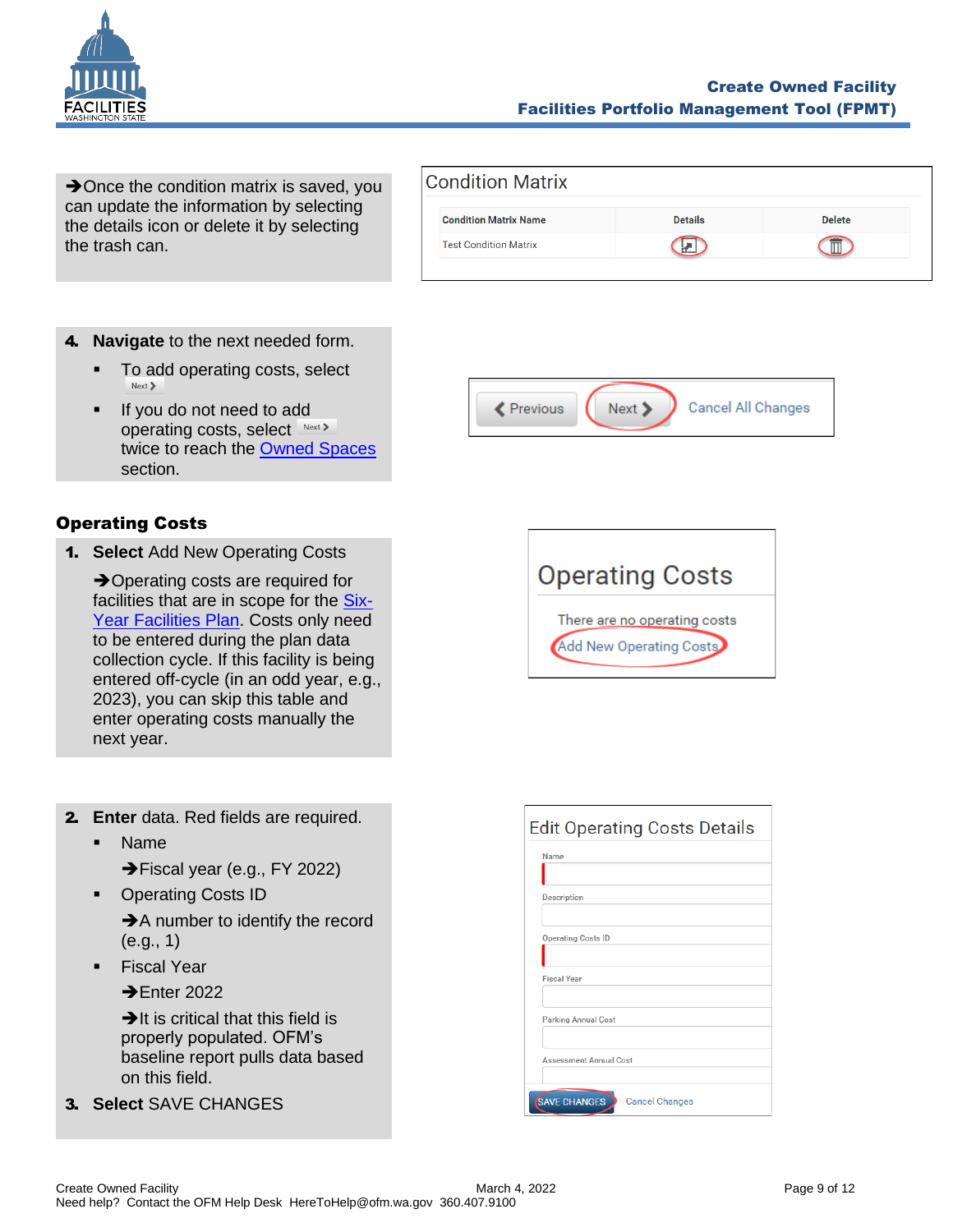

#### Create Owned Facility Facilities Portfolio Management Tool (FPMT)

**→**Once the operating costs table is saved, you can update the information by selecting the details icon or delete it by selecting the trash can.

4. Select Next >





# <span id="page-9-0"></span>Add a New Space

- 1. **Select** Add New Space
- 2. **Enter** agency data. Red fields are required.

 $\rightarrow$  Select the information  $\odot$  icon for additional guidance.

Name → Tenant SAAM Acronym – Space ID

(e.g., DSHS – 0001)

- Space ID **→**A unique number to identify the space (e.g., 0001)
- Tenant
- Square Feet

**→**The sum of all space square feet cannot exceed the total square feet in the owned facility.

- **Example 3** Square Feet Measurement Type (dropdown)
- **•** Primary Space Type (dropdown)

**→ Refer to the [Property Class](https://ofm.wa.gov/sites/default/files/public/itsystems/FPMT/Property%20Class%20and%20Space%20Type%20Overview.pdf) &** [Space Type Categories](https://ofm.wa.gov/sites/default/files/public/itsystems/FPMT/Property%20Class%20and%20Space%20Type%20Overview.pdf) job aid for additional information.



|                  | <b>Edit Space Details</b> |  |                          |
|------------------|---------------------------|--|--------------------------|
| Name             |                           |  |                          |
| Description      |                           |  |                          |
|                  |                           |  |                          |
| Space ID $\odot$ |                           |  |                          |
| Tenant $\odot$   |                           |  | $\overline{\phantom{a}}$ |

| Square Feet ?                |  |
|------------------------------|--|
|                              |  |
| Square Feet Measurement Type |  |
|                              |  |
| Primary Space Type ?         |  |
|                              |  |
|                              |  |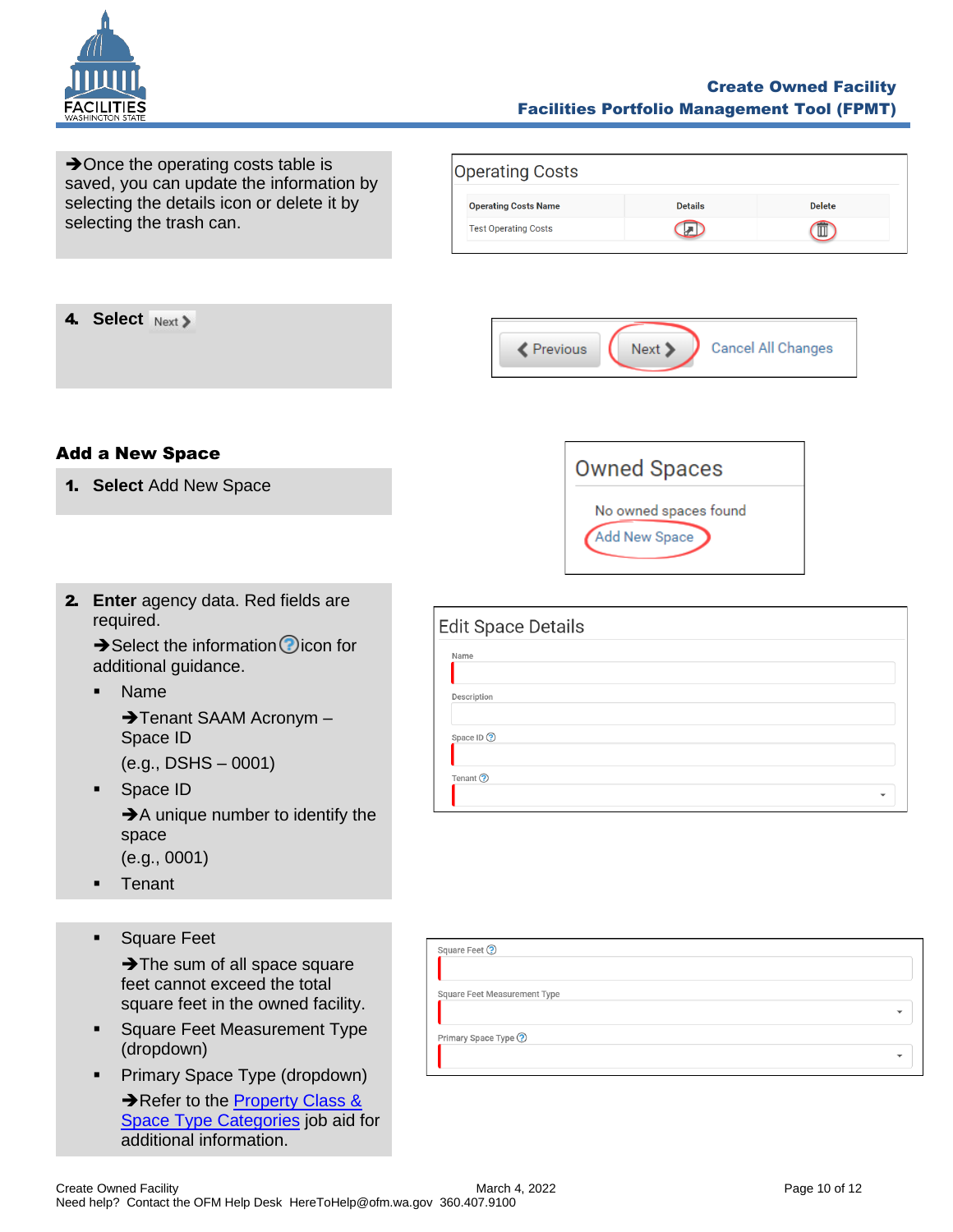

If part of your new space is available for use by another agency, refer to the [Available](https://ofm.wa.gov/sites/default/files/public/itsystems/FPMT/Available%20Space.pdf)  [Space](https://ofm.wa.gov/sites/default/files/public/itsystems/FPMT/Available%20Space.pdf) job aid for details on how to "advertise" for potential collocation.

**→If Available Space is marked** "yes," you must populate the **Annual Full Service Rate per Square Foot** and **Available Occupancy Date** fields.

**→If this owned facility is in scope for the** [Six-Year Facilities Plan,](https://ofm.wa.gov/facilities/six-year-facilities-plan) you must populate the following additional fields.

 $\rightarrow$  Select the information  $\odot$  icon for definitions.

- Number of Offices
- Number of Cubicles
- Number of Touchdown Spaces

**→ Refer to any unassigned** workspace (office, cube, bench etc.) that could be used for hoteling as a touchdown space.

- Number of Resident Users
- Number of Externally Mobile **Users**
- 3. **Select** SAVE CHANGES



| Number of Offices ?          |  |  |  |
|------------------------------|--|--|--|
| Number of Cubicles (?)       |  |  |  |
| Number of Touchdown Spaces ? |  |  |  |
|                              |  |  |  |

| (?) Number of Resident Users          |  |
|---------------------------------------|--|
|                                       |  |
|                                       |  |
| (?) Vumber of Externally Mobile Users |  |
|                                       |  |



| $\rightarrow$ Once the new space is saved, you can |
|----------------------------------------------------|
| update the information by selecting the            |
| details icon or delete the space by                |
| selecting the trash can.                           |

| Owned Spaces      |                 |                |               |
|-------------------|-----------------|----------------|---------------|
| <b>Space Name</b> | <b>Space ID</b> | <b>Details</b> | <b>Delete</b> |
| <b>Test Space</b> | 001             | (La I          | IШ            |

## 4. Select Next >